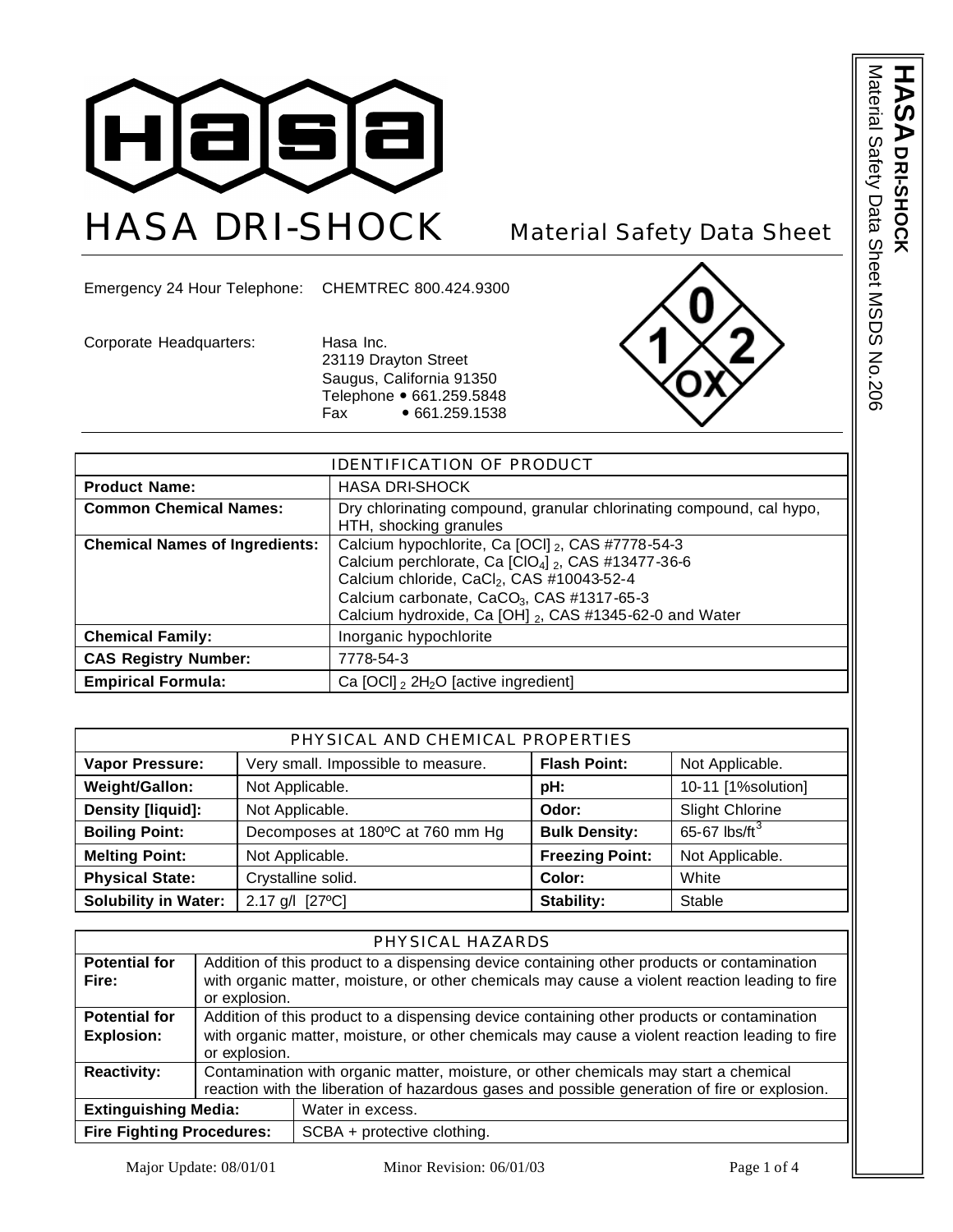|                                                                    |                                                                                   |                                               | Material     |
|--------------------------------------------------------------------|-----------------------------------------------------------------------------------|-----------------------------------------------|--------------|
| <b>HEALTH HAZARDS</b>                                              |                                                                                   |                                               |              |
| <b>Signs and Symptoms of Exposure:</b><br>Eye and skin irritation. |                                                                                   |                                               |              |
| <b>Medical Conditions Aggravated by Exposure:</b>                  |                                                                                   | No data available.                            |              |
| Oral [ingestion] LD <sub>50</sub> :                                |                                                                                   | 850 mg/kg                                     | Safety       |
| Dermal [skin absorption] LD <sub>50</sub> :                        |                                                                                   | $>1000$ mg/kg                                 |              |
| Inhalation [breathing] LC <sub>50</sub> :                          |                                                                                   | >3.5 mg/l [1 hr] [no mortality at this level] | Data         |
| Eye Irritation:                                                    |                                                                                   | No data available.                            |              |
| <b>Skin Irritation:</b>                                            |                                                                                   | Mild. Not a skin sensitizer.                  | <b>Sheet</b> |
| OSHA PEL:                                                          |                                                                                   | None Established.                             |              |
| <b>ACGIH TLV/TWA:</b>                                              |                                                                                   | None Established.                             | <b>NSDS</b>  |
|                                                                    |                                                                                   |                                               |              |
| POTENTIAL ROUTE [S] OF ENTRY                                       |                                                                                   |                                               |              |
| <b>Inhalation [Breathing]:</b>                                     | Dust may cause irritation to upper respiratory tract.                             |                                               |              |
| Dermal [Skin]:                                                     | Contact with broken skin may cause burning, blistering, and tissue destruction if |                                               | No.206       |

| POTENTIAL ROUTE [S] OF ENTRY   |                                                                                                                  |  |
|--------------------------------|------------------------------------------------------------------------------------------------------------------|--|
| <b>Inhalation [Breathing]:</b> | Dust may cause irritation to upper respiratory tract.                                                            |  |
| Dermal [Skin]:                 | Contact with broken skin may cause burning, blistering, and tissue destruction if<br>not washed off immediately. |  |
| Eyes:                          | Irritating to the eyes. Corrosive. May cause permanent eye damage.                                               |  |
| Ingestion:                     | Not anticipated.                                                                                                 |  |

| CARCINOGENIC [CANCER POTENTIAL] INFORMATION                                         |             |  |
|-------------------------------------------------------------------------------------|-------------|--|
| National Toxicological Program [NTP] Sixth Annual Report on Carcinogens:            |             |  |
| International Agency for Research on Cancer [IARC] Monographs, V. 1-53, Supps. 1-8: |             |  |
| <b>Listed by Federal OSHA as Carcinogens:</b>                                       | Not listed. |  |
|                                                                                     |             |  |

*Safe Drinking Water and Toxic Enforcement Act of 1986* **[Proposition 65, California only]:** Small quantities – less than 100 ppm (parts per million) – of impurities, including bromates, may be found in all chlorinating products, including this product. Bromates are derived from bromides, which are present in sodium chloride (table salt) from which chlorine is manufactured. Additional small quantities of bromates may be generated during the disinfection process. Bromates are known by the State of California to cause cancer when administered by the oral (drinking or ingesting) route. Read and follow label directions and use care when handling or using this product. The US Environmental Protection Agency has established a maximum contaminant level (MCL) for bromates in drinking water at 10 ppb (parts per billion). Application of this product in accordance with label directions at use dilution will not exceed this level.

This warning is provided pursuant to Proposition 65, the Safe Drinking Water and Toxic Enforcement act of 1986, Chapter 6.6 of the California Health and Safety Code, which requires the Governor of California to publish a list of chemicals "known to the state to cause cancer or reproductive toxicity." This list is compiled in accordance with the procedures established under the proposition, and can be obtained on the internet from California's Office of Environmental Health Hazard Assessment at http://www.oehha.ca.gov. There are over 700 chemical substances on this list.

## GENERAL PRECAUTIONS FOR SAFE USE AND HANDLING

Mix only with water. Do not mix with other chemicals. Use clean, dry utensils when mixing. Do not add this product to any dispensing device containing remnants of other products. A violent reaction or explosion may result when chemicals are mixed. Do not contaminate with moisture, other chemicals, or human wastes. Do not mix with ammonia, acids, combustible materials, or reducing agents.

## PERSONAL PROTECTION AND HYGIENE

Wear goggles or face shield and rubber gloves when handling. Avoid breathing dust. Remove and wash contaminated clothing before reuse. Wash hands after handling.

**HASA**

**DRI-SHOCK**

DRI-SHOCK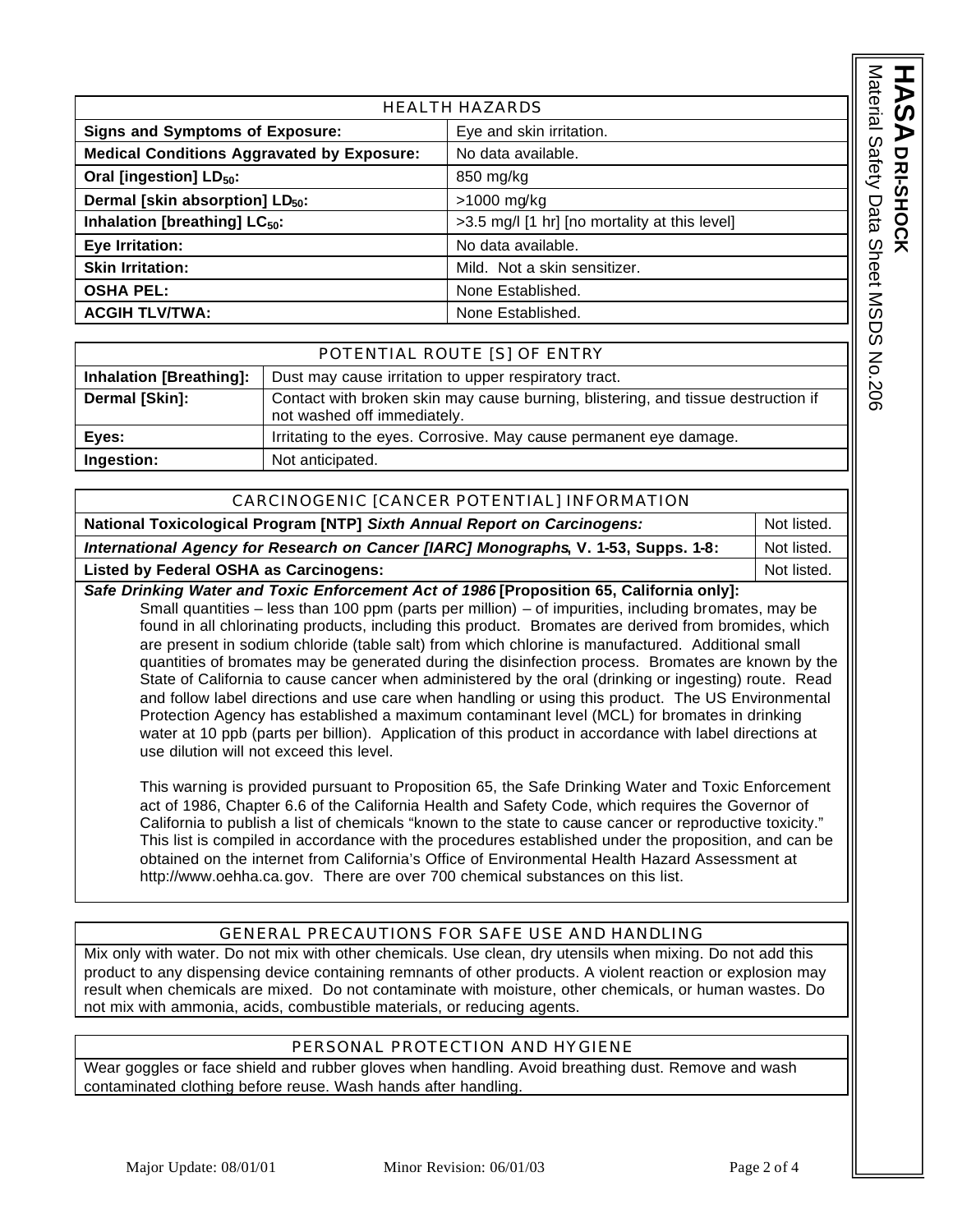## CLEAN-UP OF SPILLS

Granules should be kept in tightly closed container when not in use in a cool, dry, ventilated area. Spilled materials should be picked up and placed in a dry container. If granules are contaminated by water or other chemicals, or human waste, place in a bucket with lots of clean water. Dissolved granules may de use on site in pool or spa for disinfection or disposed of in an approved landfill. Small quantities of granules or solution made from granules may be discharged into a sanitary sewer. Granules must be disposed of in accordance with Federal, State, and/or local laws and regulations. Read the label for additional information. Contact HASA, Inc. for guidance.

| <b>FIRST AID</b>     |                                                                                                  |  |
|----------------------|--------------------------------------------------------------------------------------------------|--|
| <b>Eye Contact:</b>  | Flush with water. Remove contact lenses [if applicable]. Hold eyelids open. Continue             |  |
|                      | flushing with water for 15 minutes. Get prompt medical attention.                                |  |
| <b>Skin Contact:</b> | Brush off any residue. Wash affected area with water for 15 minutes. If irritation persists, get |  |
|                      | medical attention.                                                                               |  |
| Ingestion            | Feed bread soaked in milk followed by olive oil or other cooking oil. Call a physician           |  |
| [swallowing]:        | immediately.                                                                                     |  |
| Inhalation:          | Remove to fresh air. If not breathing, give artificial respiration [preferably mouth-to-mouth].  |  |
|                      | If breathing is difficult, give oxygen. Call a physician.                                        |  |

| FEDERAL/STATE LISTS/REGISTRATION/S/REPORTING REQUIREMENTS |                                                 |  |
|-----------------------------------------------------------|-------------------------------------------------|--|
| <b>CERCLA Hazardous Substance</b>                         | $RQ=10$ pounds                                  |  |
| [Section 1010 [4], P.L. 96-510]:                          | [28.5 lbs based on active ingredient]           |  |
| <b>Extremely Hazardous Substance</b>                      | Not listed.                                     |  |
| [40 CFR 355, Appendix A]:                                 |                                                 |  |
| Pesticide Product 7 U.S.C. 136 et seq.:                   | Registered as Pesticide Product by Federal EPA. |  |
| <b>Toxic Substance under TSCA:</b>                        | Not reported.                                   |  |
| <b>Pesticide Product [various State Laws]:</b>            | Registered as Pesticide Product                 |  |

| MATERIAL CLASSIFICATION                                                                                                |          |
|------------------------------------------------------------------------------------------------------------------------|----------|
| OSHA Hazard Communication Standard, Department of Labor,<br>Occupational Safety and Health Division, 29 CFR 1910.1200: | Oxidizer |

| <b>Hazardous Materials Transportation Regulations,</b><br>Department of Transportation (Federal) 49 CFR 172.101 |                                |  |
|-----------------------------------------------------------------------------------------------------------------|--------------------------------|--|
| < than 2.2 kg/container:                                                                                        | Consumer Commodity, ORM-D      |  |
| > than 2.2 kg/container:                                                                                        |                                |  |
| <b>Material Class [Division]:</b>                                                                               | 5.1                            |  |
| <b>Packaging Group:</b>                                                                                         |                                |  |
| <b>UN/NA Number:</b>                                                                                            | 2880                           |  |
| Label:                                                                                                          | Oxidizer 5.1                   |  |
| Placard:                                                                                                        | Oxidizer 5.1                   |  |
| <b>Proper Shipping Name:</b>                                                                                    | Calcium hypochlorite, hydrated |  |

| <b>National Fire Protection Association NFPA 704 [1990]:</b>                         | $1 - 0 - 2 - 0XY$                                |
|--------------------------------------------------------------------------------------|--------------------------------------------------|
| <b>BOCA National Fire Prevention Code/National Building Code</b><br>[1999 editions]: | Oxidizer Class 3, Unstable<br>[reactive] Class 1 |
| <b>Standard Fire Prevention Code/Standard Building Code</b><br>[1997 editions]:      | Oxidizer Class 3, Unstable<br>[reactive] Class 1 |
| Uniform Fire Code/Uniform Building Code [1997 editions]:                             | Oxidizer Class 3, Unstable<br>[reactive] Class 1 |
| Uniform Fire Code Standards 79-3, Uniform Fire Code, V. II [1997 edition]:           | $1 - 0 - 2 - 0$ $XY$                             |